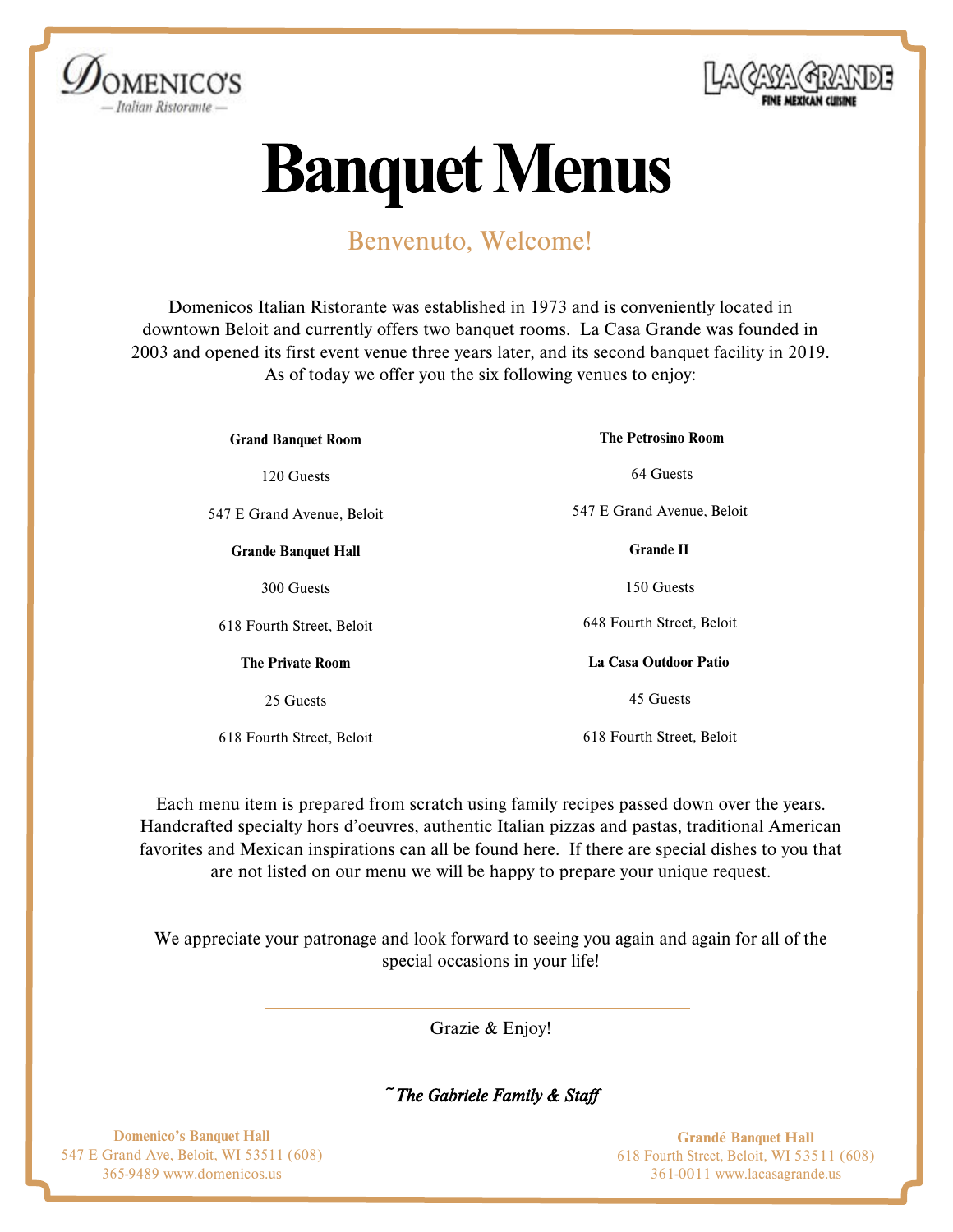# HORS D'OEUVRES\*

# HOT APPETIZERS -

### Chicken Wings ....................................................................... \$100.00 Sausage Stuffed Mushroom Caps .................................... \$110.00 Italian Meatballs .................................................................. \$100.00 Sicilian Shrimp .................................................................. \$125.00 Vegetable Spring Rolls .......................................................... \$100.00 Mini Hot Beef Sandwiches .............................................. \$150.00 Mozzarella Cheese Crisps........................................................ \$70.00

# COLD APPETIZERS ——

 $F_{\text{max}}$  J.  $M_{\text{max}}$  and  $M_{\text{max}}$ 

#### **SERVES 50**

**SERVES 50**

| <b>Fresh vegetables</b>                   |  |
|-------------------------------------------|--|
| Seasonal Fresh Fruit                      |  |
|                                           |  |
|                                           |  |
| Antipasto Italian                         |  |
| Shrimp Cocktail                           |  |
| Cucumber Dill Canapé                      |  |
| <b>Bruschetta Marinated Roma Tomatoes</b> |  |

### BARSIDE & LATE NIGHT SNACKS

**\*Note:** This pricing information is for Hors D'oeuvres that accompany either buffet or seated-style dinners only. If you plan to have only Hors D'oeuvres and Cocktails at your event, please order from the Hors D'oervres Buffet Menu.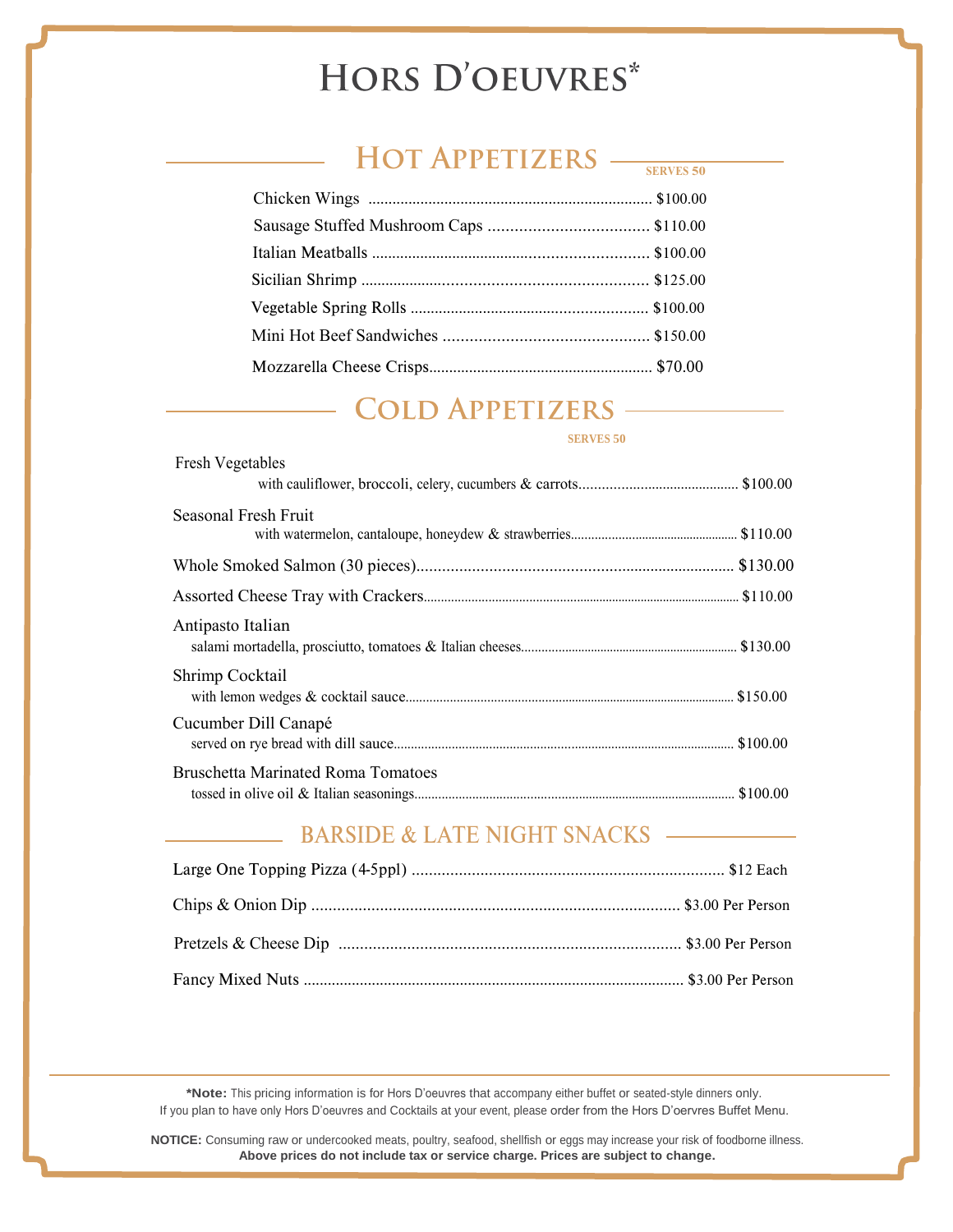# **HORS D'OEUVRES BUFFET**

# **HOT APPETIZERS**

Chicken Wings *with ranch or barbeque* Sausage Stuffed Mushroom Caps Italian Style Meatballs Vegetable Spring Rolls *with sweet & sour* Mini Hot Beef Sandwiches Breaded Mushroom *with marinara sauce* Cheese Balls *with marinara sauce* Mozzarella Cheese Sticks *with marinara sauce* Chicken Mini Flautas Shredded Beef Mini Flautas Jalapeno Poppers *with cream cheese filling* Cocktail Franks *in barbeque sauce* Quesadillas *shredded beef and/or chicken* Italian Sausage & Roasted Peppers

### **COLD APPETIZERS**

Fresh Vegetables *with cauliflower, broccoli, celery, cucumbers & carrots* Assorted Cheese Tray *with crackers* Assorted Finger Sandwiches Cucumber Dill Canape Bruschetta *marinated Roma tomatoes tossed in olive oil & Italian seasonings* Mexican Tortilla Chips with Salsa Deviled Eggs *with paprika* Italian Pasta Salad *with our house dressing*

# PRICING

*\$18.95 per person* Choose any six items

*\$20.95 per person* Choose any eight items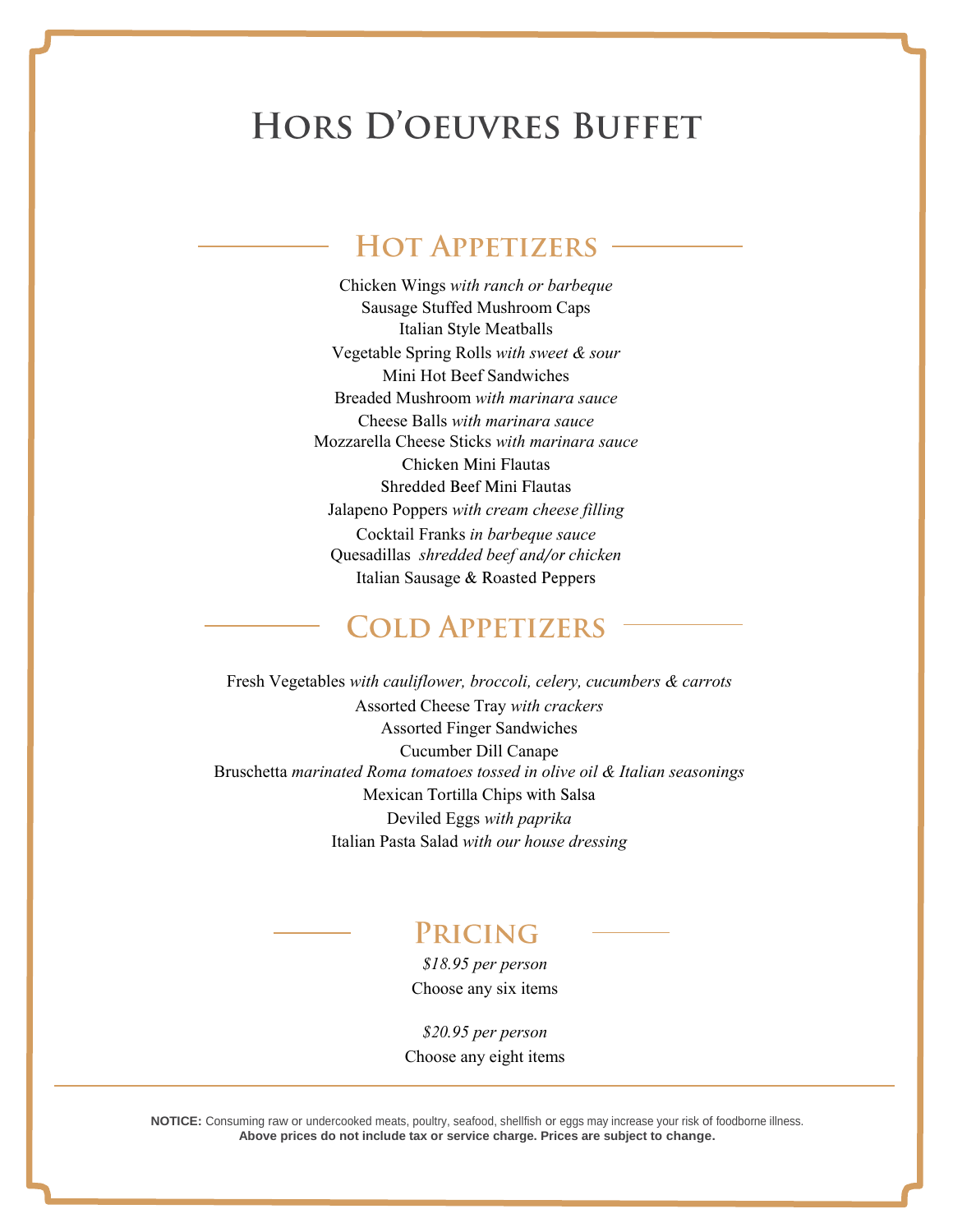# **Buffet Style Dinners**

The buffet style is a great way to [offer your guests the most variety at the best val](https://docs.google.com/forms/d/1-PVZDBWX8QywzqR5d96t8E4hchFd-O9qB22QtZXNo_A/viewform?usp=send_form)ue. Our buffets are self service and guests are welcome to dine to contentment. Each package offers a unique selection based on our guests' most enjoyed options. If you would like t[o prepare a custom option, please see our](https://docs.google.com/forms/d/13TZ0h_VVcngh4hny2ktl1uXJJeRaX_Cz5i7f_SD9Azg/viewform?usp=send_form) "build your own buffet" option in the following pages. Our event coordinators will be happy to assist you further.

### Package #1

Americano Buffet \$19.95

Italian Herbed Baked Chicken & Italian Pot Roast or Roast Pork with Stuffing Choose Two Salads: House Salad, Cole Slaw or Pasta Salad Choose One Potato: Parsley Potatoes, Mashed Potatoes, Baked Potatoes or Roasted Garlic Choose One Vegtable: Buttered Corn, Glazed Carrots or Green Beans Almandine

### Package #2

Italian Buffet \$19.95 IItalian Buffet \$19.95 Chicken Marsala & Italian Meatballs Italian Pasta Salad & Marinated Vegetable Salad Chicken Marsala & Italian Meatballs Italian Pasta Salad & Marinated Vegetable Salad Penne Bolognese & Farfalle Alfredo Blend of Italian Vegetables Penne Bolognese & Farfalle Alfredo Blend of Italian Vegetables Variety of Hot Pizzas Including Sausage, Peppeoni & Cheese Variety of Hot Pizzas Including Sausage, Peppeoni & Cheese

# Package #3

Grandé Buffet \$22.95

Italian & Mexican Combination Italian: Italian House Salad, Penne Bolognese, Italian Meatballs Pizza Variety Including Sausage, Pepperoni and Cheese Mexican: Flour Tortillas, Spanish Rice, Refried Beans Mexican-Style Chicken, Seasoned Ground Beef Shredded Lettuce, Chopped Tomatoes, Sliced Black Olives Shredded Cheese and Sour Cream, Tortilla Chips with Hot & Mild Salsa

#### Add Grilled Steak & Chicken Fajitas \$2.00 per Person

Note: This buffet is available for groups of more than 40 guests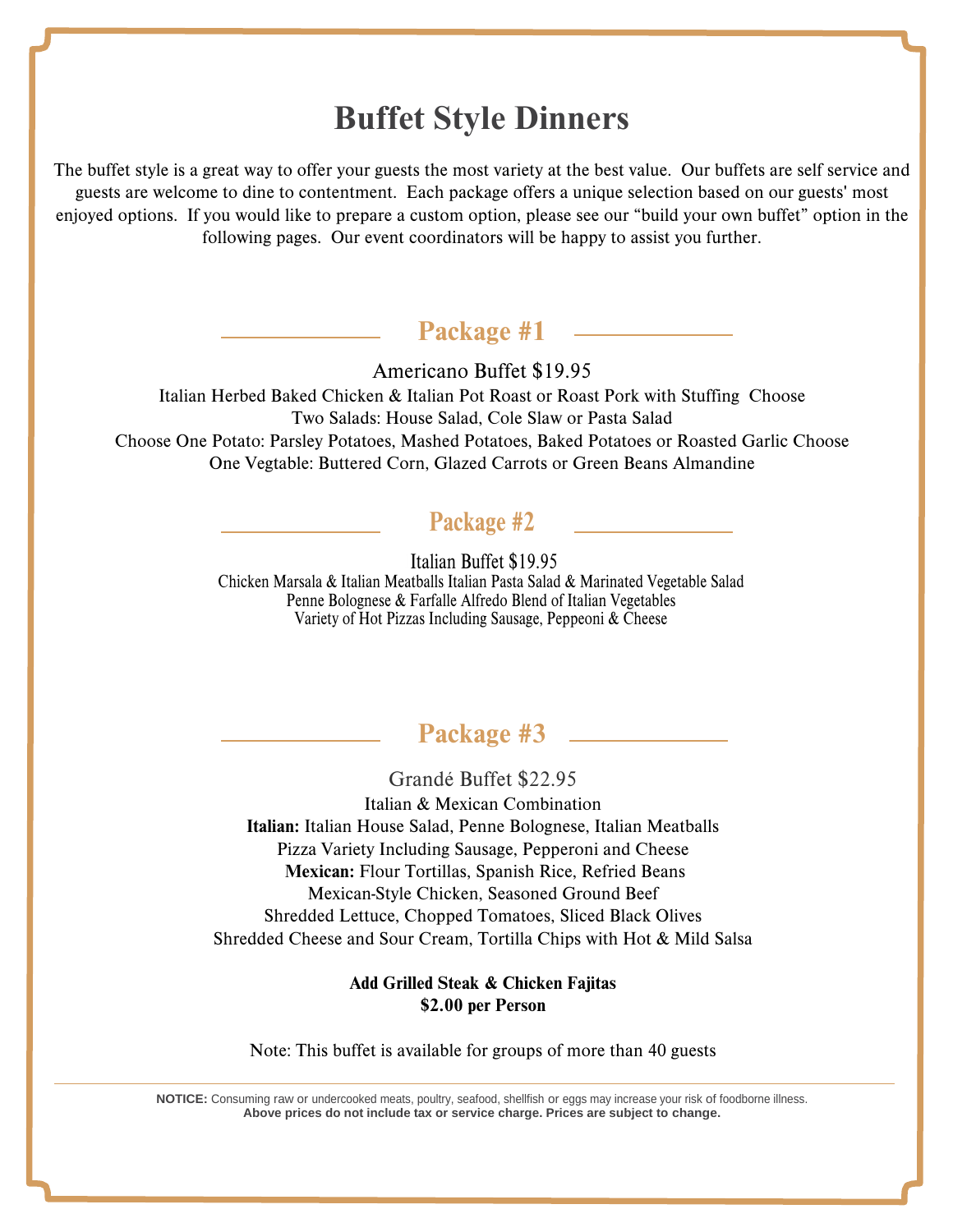# **Buffet Style Dinners** (Continued)

The buffet style is a great way [to offer your guests the most variety at the b](https://docs.google.com/forms/d/178KH8Z_XmMQ0kt5dM2qXGBYEnQWuv-aX_VpQu9BXCl0/viewform?usp=send_form)est value. Our buffets are self service and guests are welco[me to dine to contentment. Each package offer](https://docs.google.com/forms/d/1Sd85W0SmDL90pBby4B5gZxo5yfabTMa3bdMQ_skSjcs/viewform?usp=send_form)s a unique selection based on our guests' most enjoyed options. If you would like to prepare a custom option, please see our "build your own buffet" option in t[he following pages. Our event coordinators will be happ](https://docs.google.com/forms/d/17hYuvewZxrRjcBNN49CtZd8ZqU8LRx9c2FfcoG7OQBk/viewform?usp=send_form)y to assist you further.

### Package #4

Mexican Fajita Buffet \$19.95 Flour Tortillas, Spanish Rice and Refried Beans Mexican-Style Chicken, Seasoned Ground Beef, Grilled Steak & Chicken Fajitas Shredded Lettuce, Chopped Tomatoes, Sliced Black Olives Shredded Cheese, Sour Cream Tortilla Chips with Hot & Mild Salsa

### Package #5

Executive Buffet \$29.95 Chef Carved Prime Rib & Boneless Grilled Chicken Breast Sauteed Shrimp Scampi in Farfalle Pasta Choose One Salad: Caesar Salad or Italian House Salad Choose One Potato: Twice Baked Potato or Au Gratin Potato Roasted Garden Vegetables

### Package #6

 Pizza and Pasta Buffet \$16.95 Italian House Salad Penne Bolonesga, Farfalle Alfredo Pizza Variety Including Sausage, Pepperoni and Cheese

### Package #7

Three Pasta Buffet \$17.95 Italian House Salad Authentic Meat Lasagna Choice of: Pesto Pasta or Roma Pasta Choice of: Cheese Ravioli or Cheese Tortellini with Choice of Sauce Sauce Choices Include: Marinara, Meat or Alfredo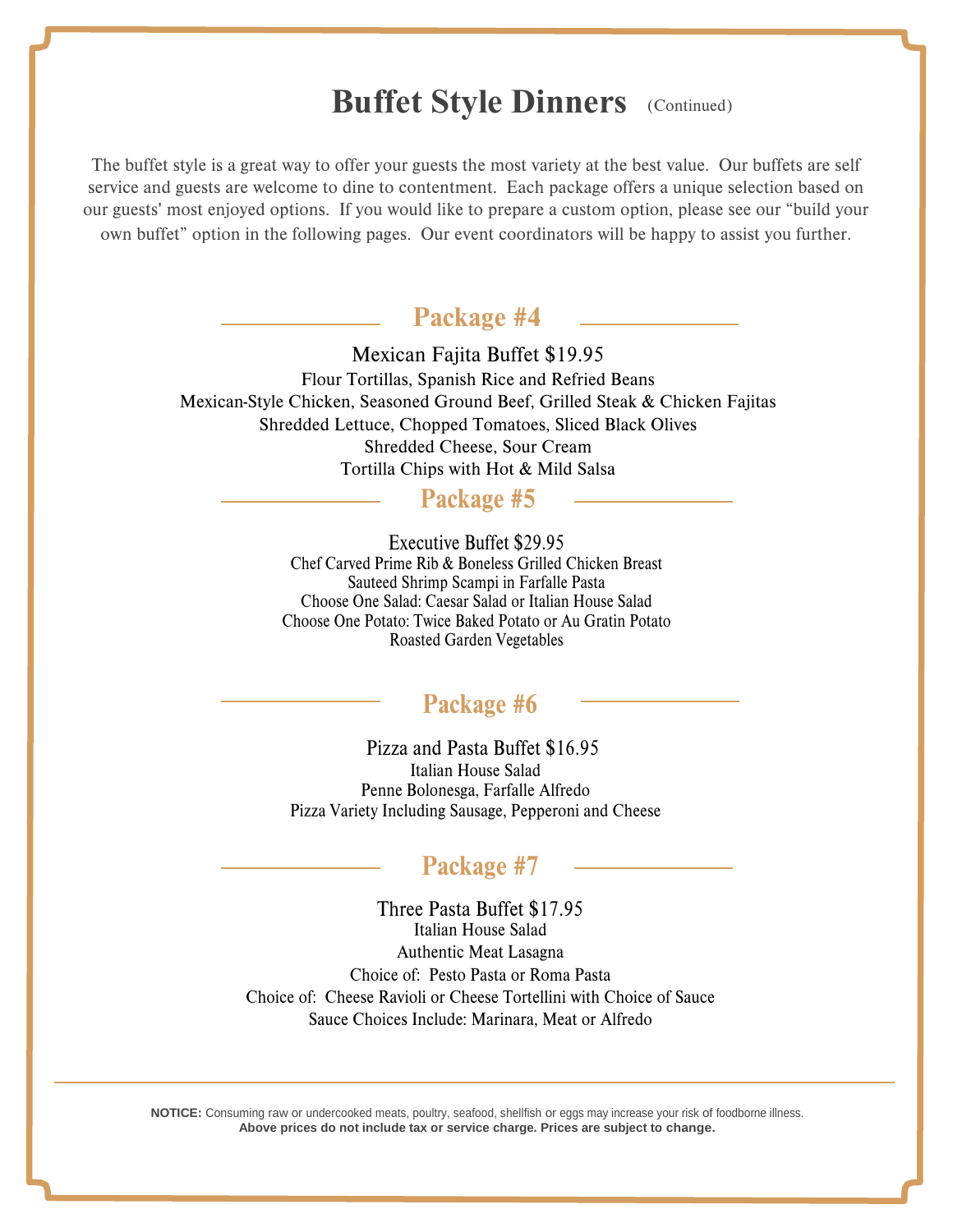# Buffet Style Dinners

(Continued)

The buffet style is a great wa[y to offer your guests the most variety at the](https://docs.google.com/forms/d/1YtAv5mNlRfyQ88ErlQN_U7f1In9rl9r9ABwc5A6b4tE/viewform?usp=send_form) best value. Our buffets are self service and guests are welcome to dine to contentment. Each package offers a unique selection based on our guests' most enjoyed optio[ns. If you would like to prepare a custom op](https://docs.google.com/forms/d/1HlR30VbvFSigxaT1cKWI3ifD1sMGm4beFvKh5KO563M/viewform?usp=send_form)tion, please see our "build your own buffet" option in the following pages. Our event coordinators will be happy to assist you further.

Create a custom buffet by selecting each option to fit your event best.

### Package #8

Build Your Own Buffet Two Entrée Buffet \$19.95 Three Entrée Buffet \$21.95

Substitute Prime Rib for an additional \$Market Price

Entree Selections

Herb Baked Chicken | Beef Rolado | Chicken Vesuvio | Italian Pot Roast Baked Cod | Roasted Pork Loin with Stuffing | Sirloin Tips with Noodles Chicken Marsala | Roasted Turkey with Dressing

#### Choice of Two Salad Selections

Italian House Salad | Italian Pasta Salad | Potato Salad | Cole Slaw Macaroni Salad | Cucumber & Onion Salad | Marinated Vegetables

#### Choice of Two Vegetable Selections

Buttered Sweet Corn | California Blend Vegetables | Italian Blend Vegetables Glazed Baby Carrots | Escalloped Corn | Green Beans Almondine

Choice of One Starch Selection

Parsley Buttered Potatoes | Au Gratin Potatoes | Whipped Potatoes with Gravy Rosemary Reds | Baked Potato | Wild Rice Pilaf | Garlic Roasted Potato

### Soft Beverages

A soft beverage package is included for all groups with buffet menu selections.

 This includes regular and decaffeinated coffee, hot and iced tea, lemonade, fountain sodas and pitchers of water. Milk is available upon individual request.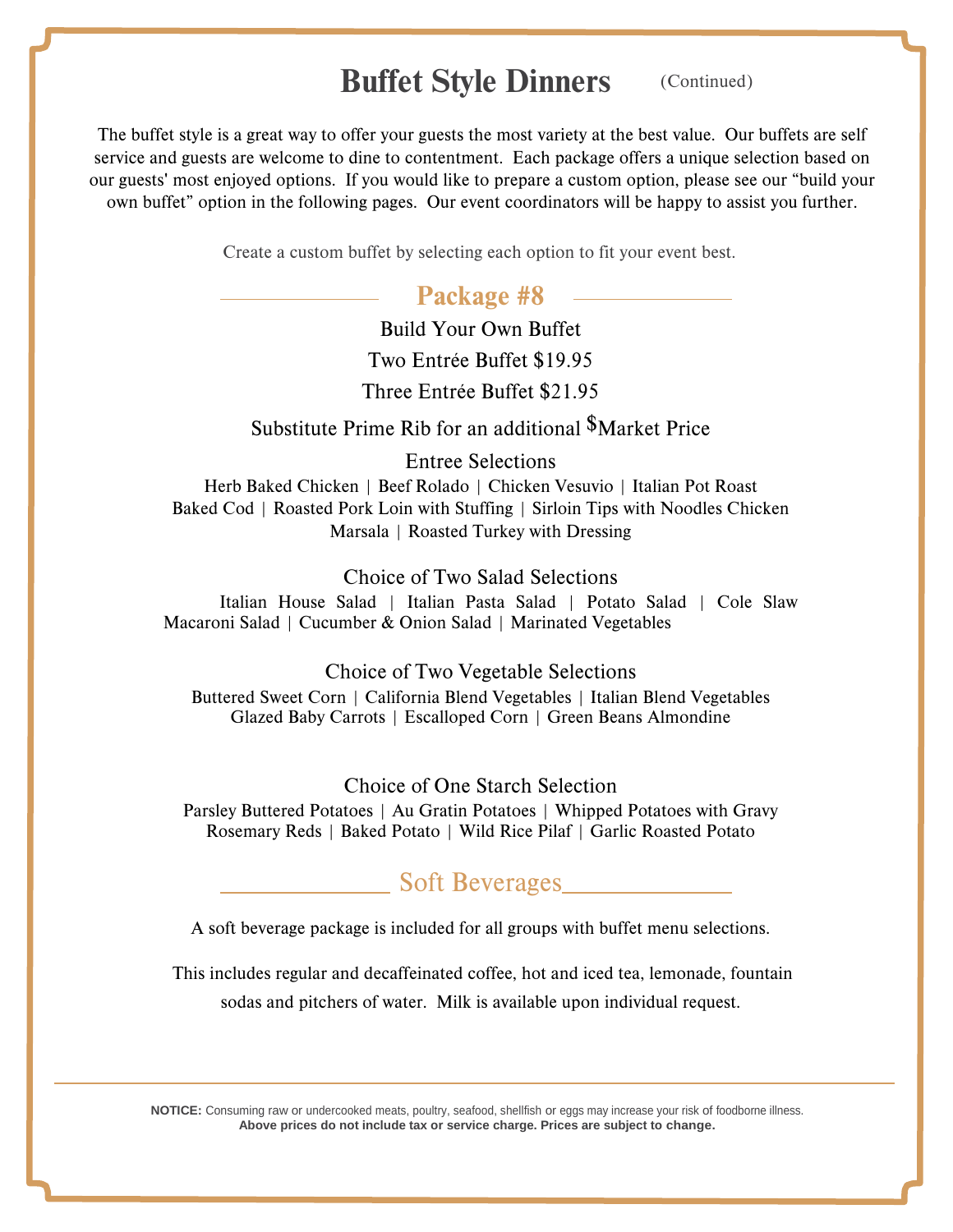# **Plated Style Dinners**

Select two options to offer your guests on their r.s.v.p. for your event. Please note a minimum of 15 orders is required for each selection. Entrees without pasta will be served with chef's choice vegetable and potato

### **From Our Grill**

All beef selections cooked medium. Served with choice of potato.

Ribeye Steak \$29.95 A 12oz. center cut prepared medium. Prime Rib Slow roasted until tender and juicy, served medium.

> 10oz. \$26.95 | 12oz. \$29.95 Filet Mignon Premium tenderloin filet, prepared medium

> > 6oz. \$34.95

### **Poultry Selections**

Chicken Primavera \$21.95 Lightly breaded chicken with a creamy primavera vegetable sauce.

Chicken Marsala \$22.95 Lightly breaded chicken with a marsala wine and mushroom sauce.

### **Seafood Delicacies**

Served with choice of potato.

Roasted Salmon \$23.95 Delicately seasoned and plated with a signature pesto alfredo sauce.

Sicilian Baked Cod \$21.95 Wild caught Atlantic cod smothered in sweet sautéed onions, fresh basil leaves, and our signature Marinara sauce. Topped with a sprinkle of Romano cheese.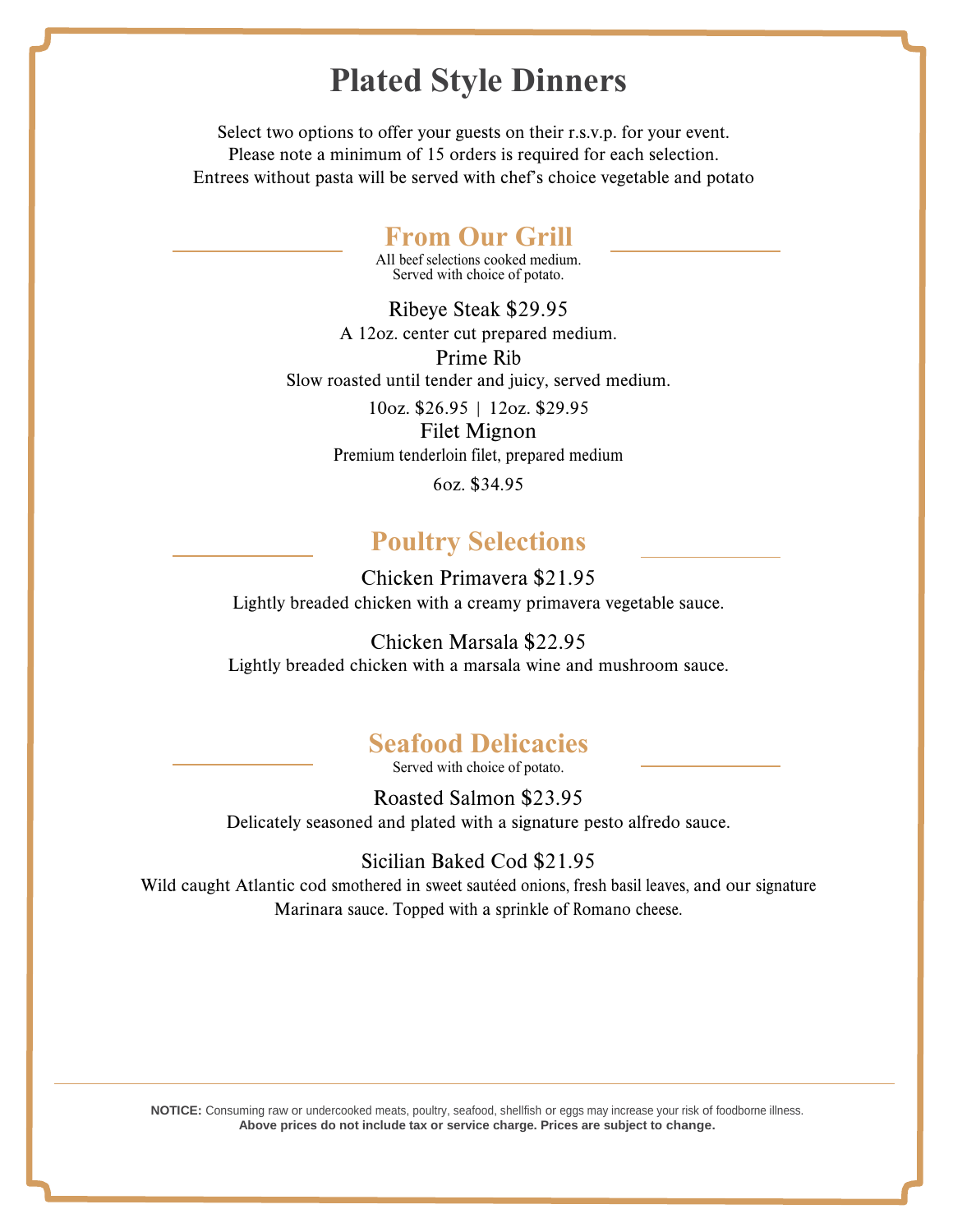# **Plated Style Dinners**

Selections include Italian House Salad, rolls, & butter. Chefs will choose an appropriate vegetable to compliment the meal (Excluding pasta dishes).



*Vegetarian selections denoted by \**

#### \* Vegetable Lasagna \$21.95

Seasonal fresh vegetables layered between rich cheeses and thick bands of pasta. Smothered with sauce supreme and topped with a halo of Romano cheese.

#### Shrimp Alfredo \$22.95

Jumbo shrimp lightly seasoned and grilled, tossed in a traditional Parmesan Alfredo sauce with tender pasta ribbons.

#### \*Roma Pasta \$19.95

Fresh garlic, basil, and juicy Roma tomatoes tossed in extra virgin olive oil with penne.

#### Penne Bolognese \$19.95

Tubular noodles smothered in a hearty meat sauce loaded with ground beef.

# **Pork Selections**

Served with choice of potato.

#### Grilled Pork Chop \$22.95

A thick-cut loin stuffed with savory vegetable dressing. Served over garlic whipped potatoes & drizzled with sweet onion demi-glace.

#### Lemon Pepper Pork Loin \$22.95

A tender pork loin crusted with fresh lemon and cracked black pepper.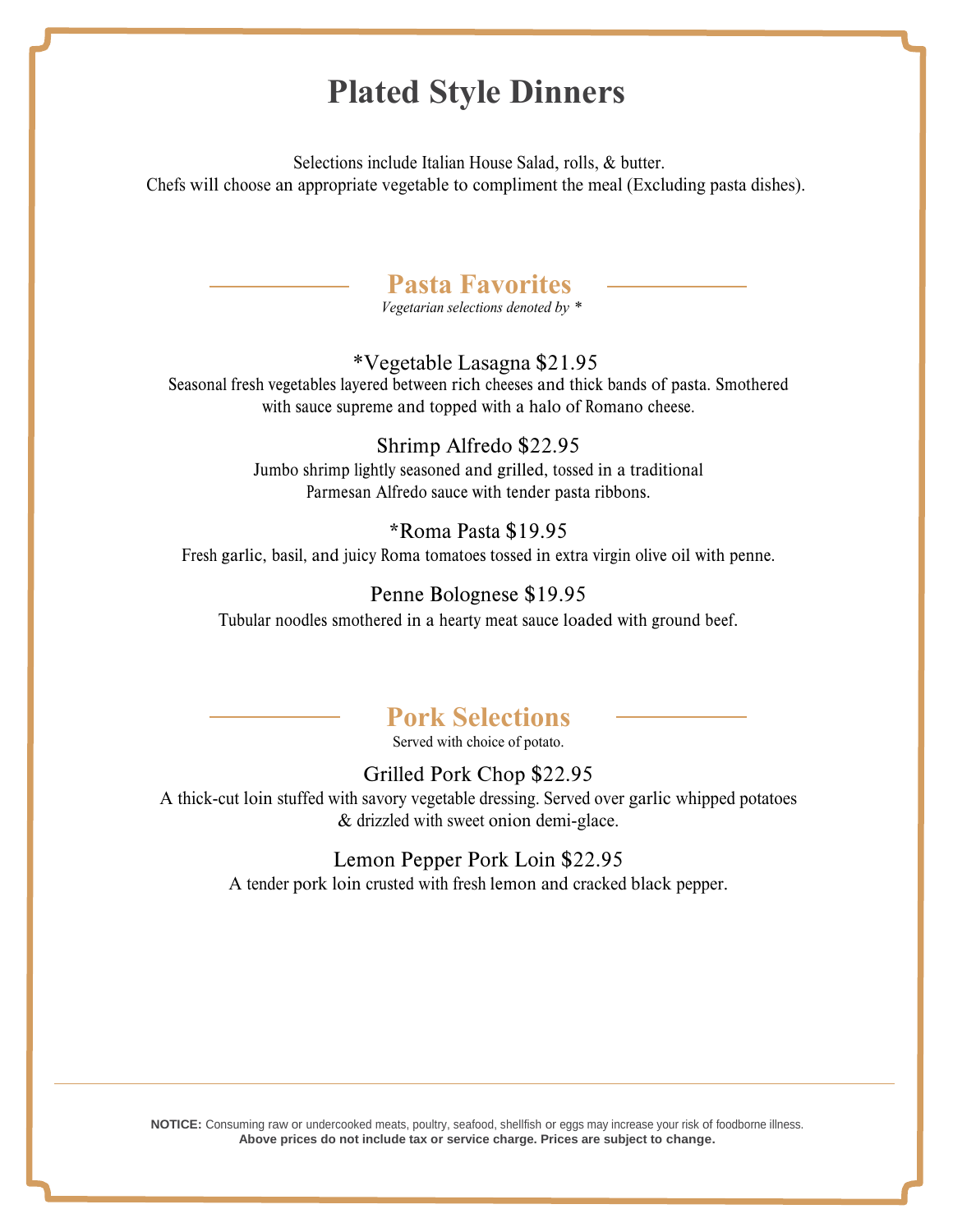# **Desserts**

#### Dessert Cutting and Plating Service

We offer to cut and plate guest provided desserts for an additional \$2 per person.

### Guest Provided Desserts

You may pro[vide your own dessert for a \\$1 per p](https://docs.google.com/forms/d/1tXRZQQnWPG4yVAq25RE1gLClBoClhHlQh3I4HeQslyU/viewform?usp=send_form)erson fee.

### **Trays of Miniatures**

|  | 50 Pieces 100 Pieces |
|--|----------------------|
|  |                      |
|  |                      |
|  |                      |

### **Individual Desserts**

 $\overline{\phantom{a}}$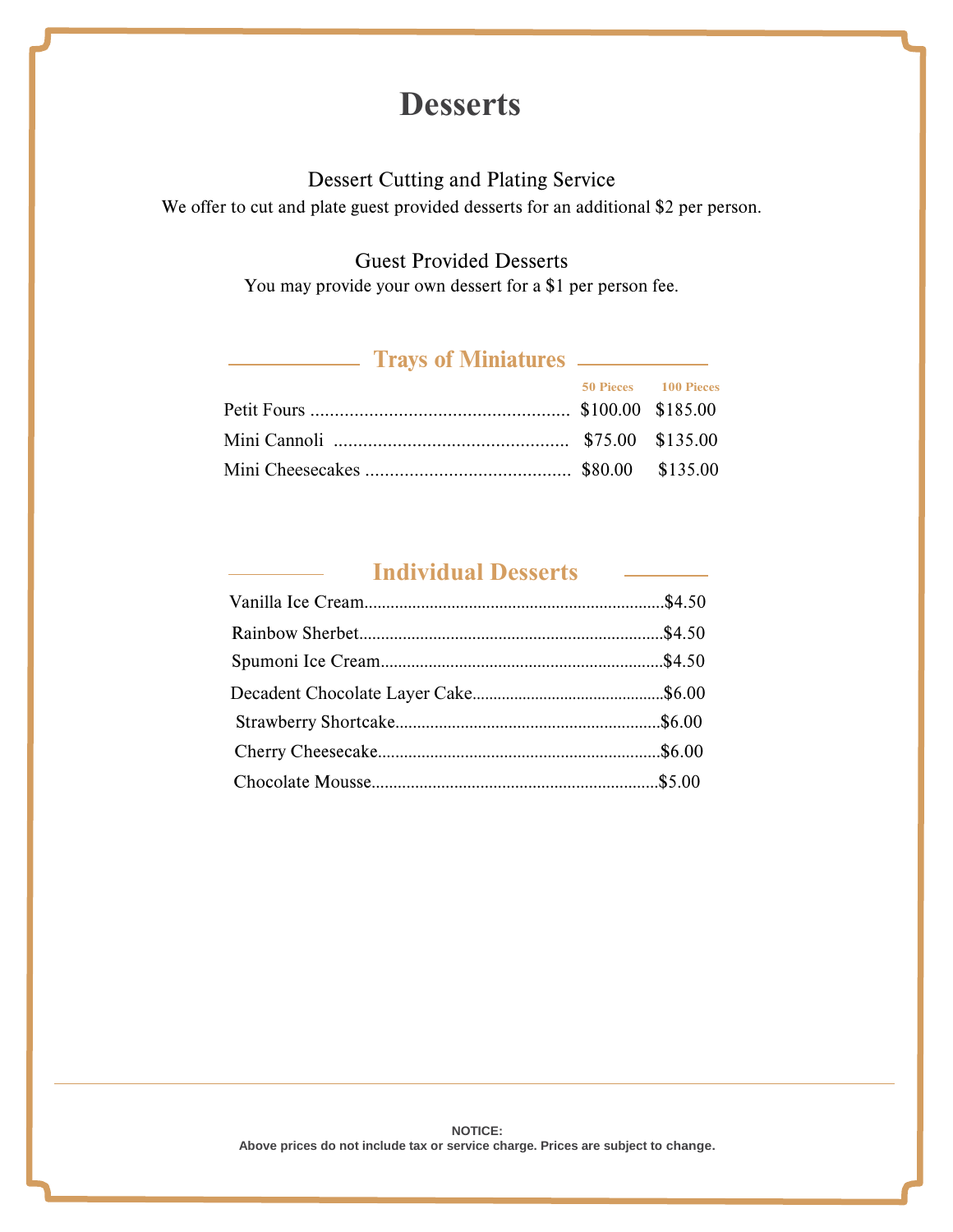# Bar Arrangements

To include access to alcohol beverages at your event please select from the following options. A \$50 fee for each bartender on staff for your event will be required.

### **Cash Bar**

Your private bar is set up with a wide selection of well, call, and premium liquors along with the most popular domestic beers, our house wines and soft drinks.

### **Host Bar**

#### Host Bar

You may open a tab at the bar allowing your guests to order what they would like. A deposit of \$4 per guest is due in advance along with a credit card on file.

#### Complimentary Options

Offer your guests complimentary beer or wine that you have purchased in advance. This will be made available to your guests until it is consumed. This option may also be incorporated alongside a cash bar arrangement.

### **Drink Tickets**

Drink tickets are a great way to offer your guests an alcohol beverage of their choice while staying within a budget. You may issue drink tickets to your guests for redemption at the bar for an alcohol beverage. Drink tickets have a maximum redemption value of \$10, and carry no cash value. A deposit of \$4 per ticket is due in advance along with a credit card on file.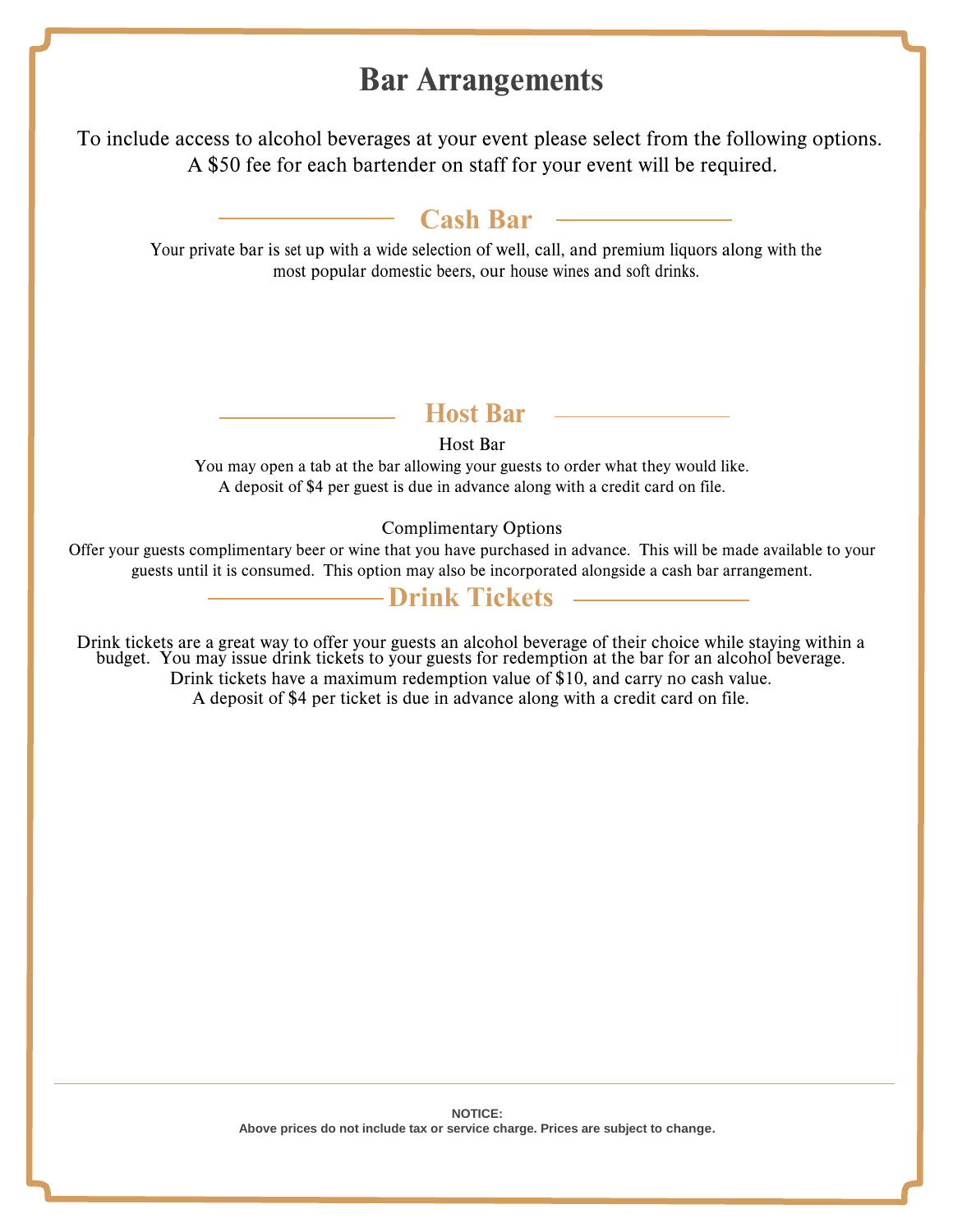# Alcohol Beverages

To include access to alcohol beverages at your event please select from the following options. A \$50 fee for each bartender on staff for your event will be required.

### **Drinks**

| House Wine                            | \$6 |
|---------------------------------------|-----|
| <b>Bottled Domestic Beer</b>          | \$4 |
| Bottled Specialty, Craft, Import Beer | \$5 |
| Well Cocktails                        | \$5 |
| Call Cocktails                        | \$6 |
| Premium Cocktails                     | \$7 |

**Wine**

*(Priced by the bottle – Additional wines available upon request)*

\$22 Each

Pinot Noir | Merlot | Cabernet Sauvignon | Lambrusco Chardonnay | White Zinfandel | Pinot Grigio | Moscato Pricing for additional options may be requested.

#### **Champagne**

*(Priced by the bottle – Additional champagnes available upon request)*

Spumante \$22

### Beer Selections

Miller Lite | Budweiser | Bud Light | Coors Light Spotted Cow | Moon Man | Modelo | Corona

Pricing for additional options may be requested.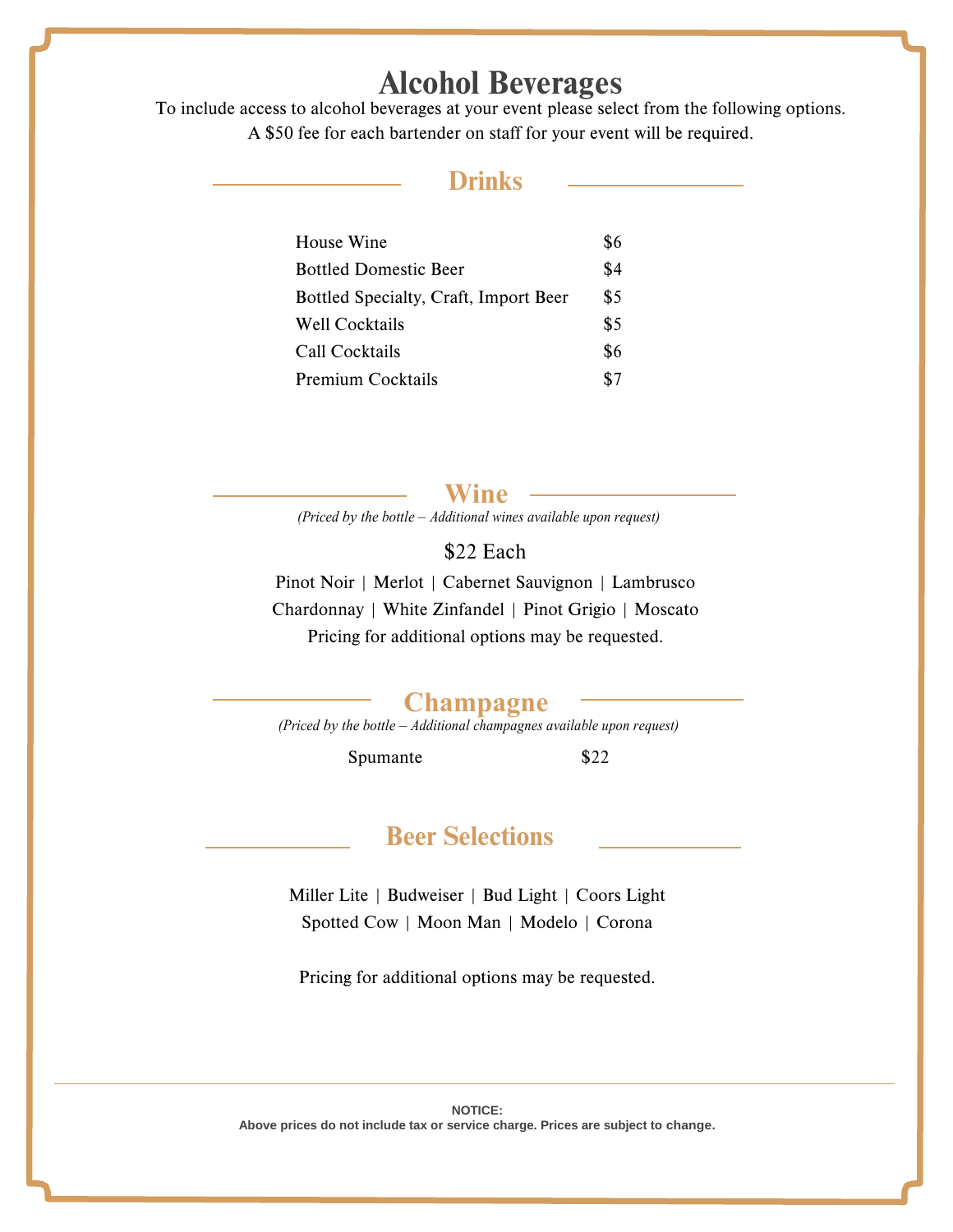# **Miscellaneous**

# **Audio-Visual Equipment**

| TV & VCR/DVD  | \$25.00  |
|---------------|----------|
| Screen        | \$25.00  |
| LCD Projector | \$100.00 |
| Podium        | \$25.00  |
| Microphone    | \$25.00  |

**NOTICE: Above prices do not include tax or service charge. Prices are subject to change.**